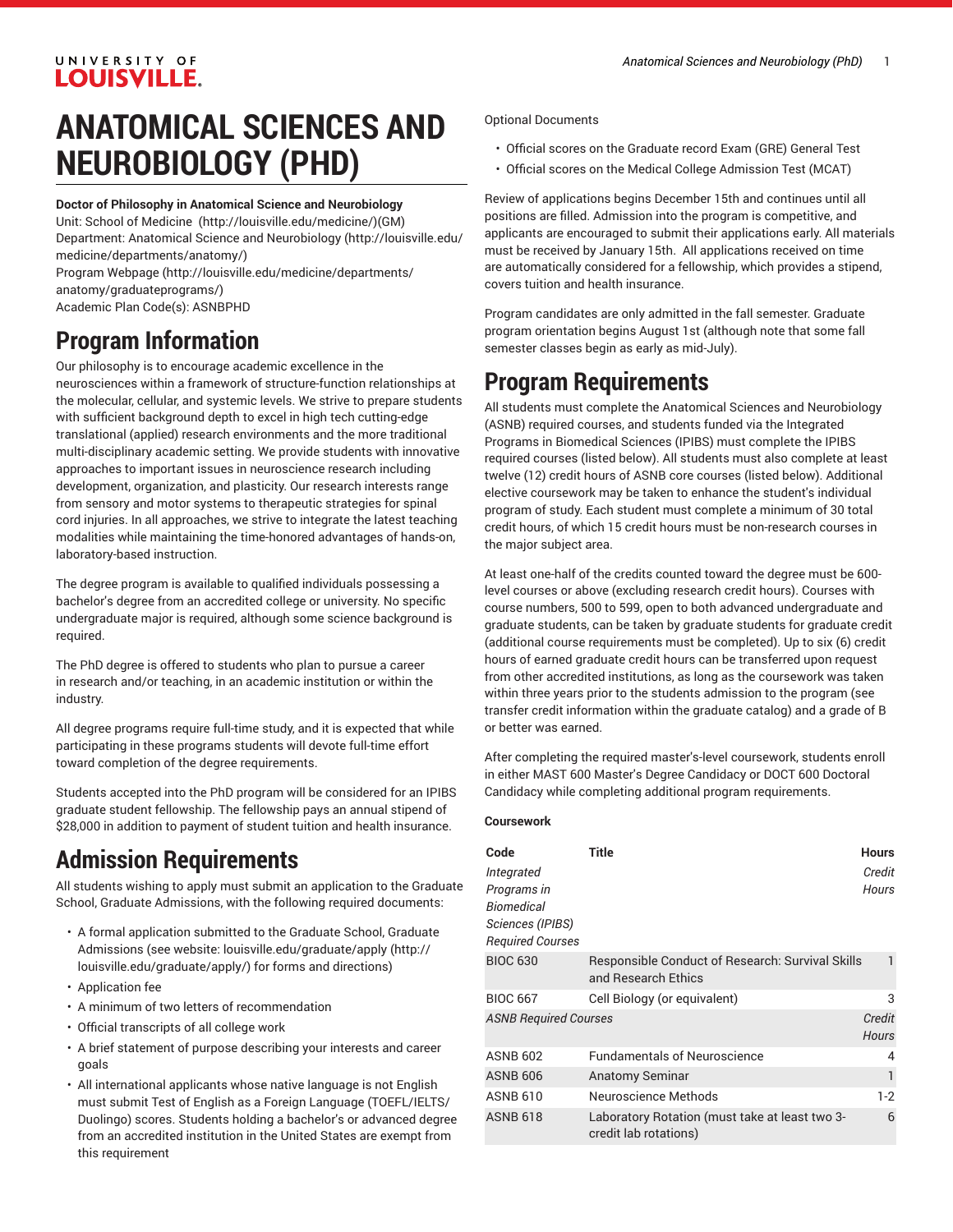## UNIVERSITY OF **LOUISVILLE.**

#### *ASNB Core Courses Credit*

|                               |                                                                     | ,,,,,, |
|-------------------------------|---------------------------------------------------------------------|--------|
| <b>ASNB 601</b>               | <b>Gross Anatomy</b>                                                | 6.5    |
| <b>ASNB 605</b>               | Human Embryology                                                    | 3      |
| <b>ASNB 617</b>               | Seminar on Developmental Neurobiology                               | 3      |
| <b>ASNB 614</b>               | Molecular Neuroscience <sup>1</sup>                                 | 4      |
| <b>ASNB 666</b>               | Synaptic Organization of the Central Nervous<br>System              | 3      |
| <b>ASNB 630</b>               | Origin of Mammalian Sensory Systems and<br>Comparative Neurobiology | 4      |
| <b>ASNB 671</b>               | <b>General and Oral Histology</b>                                   | 5      |
| <b>ASNB 672</b>               | Integrated Biomedical Sciences: Head & Neck                         | 7      |
| Sample Electives <sup>2</sup> |                                                                     |        |
| <b>CHFM 547</b>               | <b>Biochemistry II</b>                                              | 3      |
| <b>MBIO 602</b>               | Immunology                                                          | 3      |
| <b>PHZB 605</b>               | Systemic Physiology I                                               | 5      |
| <b>PHZB 606</b>               | <b>Systemic Physiology II</b>                                       | 5      |
| <b>NSCI 600</b>               | <b>Translational Neurosciences</b>                                  | 3      |
| Candidacy                     |                                                                     |        |
| <b>MAST 600</b>               | Master's Degree Candidacy                                           | U      |
| <b>DOCT 600</b>               | Doctoral Candidacy                                                  | O      |

1 Offered on a rotational basis

2 Additional courses (electives) within ASNB or graduate level courses in other departments may be taken. The student should consult with his/her advisor on the selection of the appropriate electives. A course in statistics is highly recommended.

### **Laboratory Rotations and Research Hours**

#### **Lab Rotations**

Each student will complete two rotations in different laboratories prior to the start of their third semester. Exceptions or the addition of a third rotation require approval from the ASNB Graduate Committee. The objectives of rotations in two labs are to expose the student to different approaches and areas of research and to assist the student in choosing a laboratory for dissertation research. For each rotation, the student will register for the three (3) credit hour course Laboratory Rotation (ASNB 618) which is graded on a pass/fail basis. Once a student has completed a semester rotation in a given laboratory, an ASNB Rotation Report must be completed and submitted to the Graduate Program Director.

#### **Research Hours**

Once a mentor is chosen, research hours are taken as Original Investigation (ASNB 619), in which students earn a letter grade.

### **Advisory Committee**

The purpose of the advisory committee is to act as the primary guiding and assessment body for the student in a course of study and training through which they will acquire the knowledge and skills required to earn the Doctor of Philosophy degree. The course of study and training will have components that are common for all students, but may have others that are tailored to the particular needs and/or desires of individual students.

The committee must have a minimum of five members. The Mentor (Principal Advisor) serves as chair. The majority of committee members must have a primary, joint or associate appointment in ASNB. At least one

member must have a primary appointment in a department outside ASNB (this outside committee member must not have a joint appointment in ASNB) and can include a Graduate Faculty from another University. The student, in conjunction with the Mentor, should form a committee prior to the start of the second year. Once the committee is formed, the student will meet with the committee at least once per year. A Graduate Student Progress Report, completed by the Mentor, must be filed semi-annually (at the end of the Fall and Spring semesters) with the ASNB Graduate Program Director. Registration for courses is contingent on this filing.

## **Qualifying Exam**

*Hours*

The purpose of the qualifying exam is to assure that the student has sufficient knowledge and skills to begin a research project. The exam will be taken *within two terms* (Summer term included) after the successful completion of required coursework but no later than the Spring semester of Year Three.

Each member of the student's Advisory Committee will prepare one question designed to assess the student's ability to integrate course material, demonstrate critical thinking, and evaluate the literature related to the student's area of interest. The student's Mentor will submit all the questions (minimum of five) to the Graduate Program Director. The ASNB Graduate Committee will review the questions and select three for distribution to the student. The student will have two weeks to complete two of the three questions (of their own choosing) and submit the answers electronically (pdf format) to the Graduate Program Director. The exam is "open-book" and must be written in the student's own words. The answers represent the student's unaided efforts and should NOT be edited or critiqued in any form by anyone other than the student, including the mentor, the student's committee, or other trainees in the program. The answer to each question should be no less than 10 pages and no more than 20 pages in length, double-spaced, not including references. The use of books and review articles is acceptable; however, a significant portion of the paper must be based on recent, primary sources in scientific journals.

The submitted answers will be evaluated by two members of the ASNB Graduate Committee plus one representative from the student's advisory committee, excluding the mentor. Each answer will be evaluated on a scale from 1 (poor) to 10 (outstanding) on mastery of basic background and conceptual material, familiarity with the literature in the field of study and critical thinking about the cited works and scientific question.

In order to pass the qualifying exam and continue in the PhD program, the student must:

- 1. Receive a minimum total score of at least 12 out of 20, **and**
- 2. Receive at least a score of 5 on each question.

A student who does not meet these passing requirements will have one chance for remediation. The remedial examination must be completed no later than six months after the student completed the original examination. The exam will again be comprised of answering two questions in the same format; the third question that had been submitted to the student by the ASNB Graduate Committee that was not answered plus a new question. Failure after remediation will result in dismissal from the PhD program.

Upon successful completion of the exam, an evaluation form stating the outcome of the exam will be completed and signed by each committee member and will become a permanent part of the student's record. A passing grade indicates that the student has completed the requirements for an MS degree. At this point, the student becomes a doctoral candidate